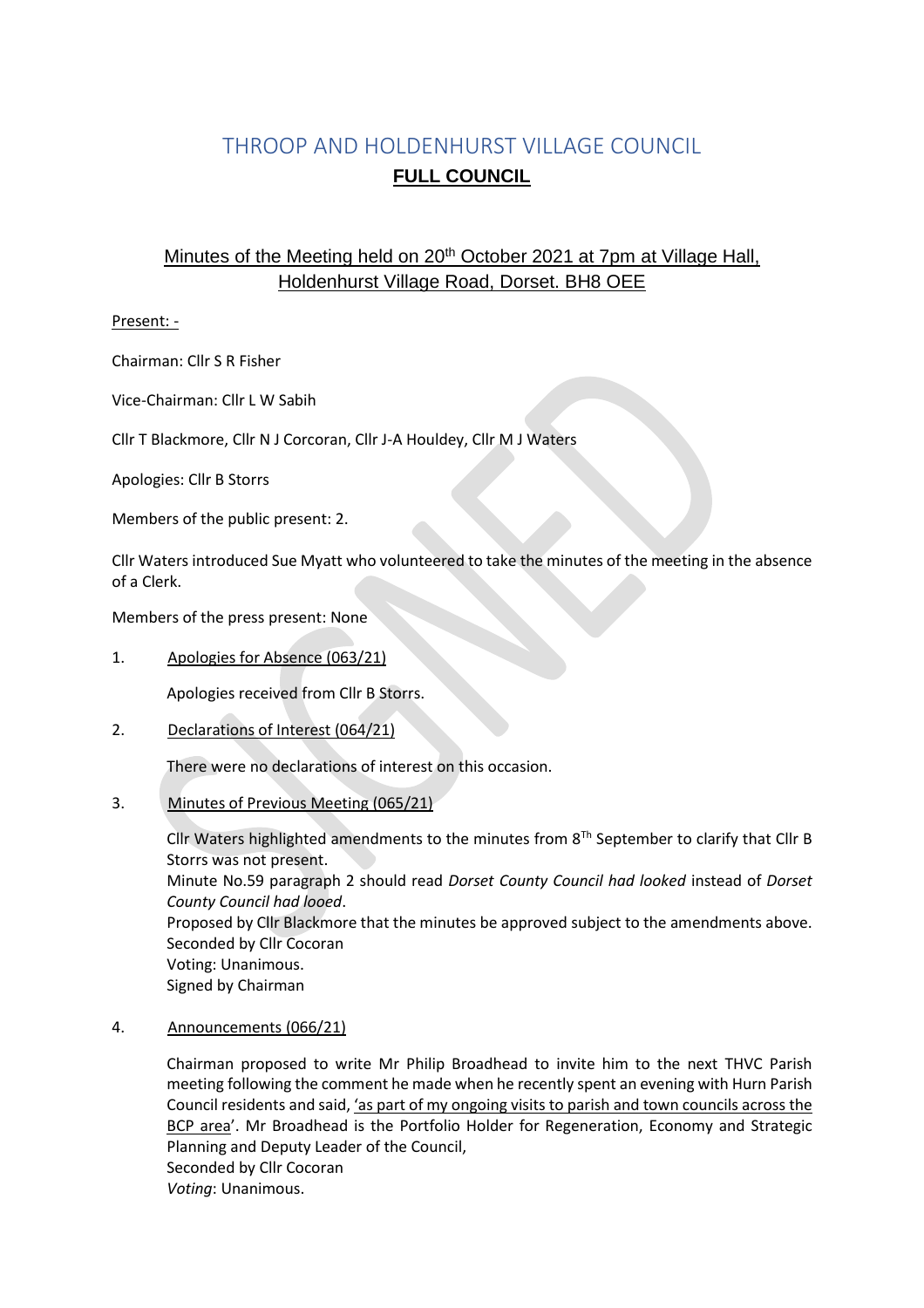Cllr Houldey proposed the Chairman write a letter to obtain more information regarding the BCP Cabinet Agenda item for meeting on 9<sup>th</sup> February 2022 Cemeteries Rules & Regulations. Seconded by Cllr Cocoran Voting: Unanimous.

Cllr Sabih proposed that Cllr Blackmore should accept the invitation from BCP Customer Strategy development to the meeting on 2nd November 5-6.30pm on Teams led by KPMG. "As part of the transformation programme, BCP are preparing a Customer and Channel Strategy. BCP would like to invite up to 2 representatives from each of the Town and Parish Councils in the BCP area to take part in a focus group to help inform the development of the strategy."

Seconded by Cllr Cocoran Voting: Unanimous.

Chairman advised they will be attending the Area Forum on 28<sup>th</sup> October to discuss the parish. Also attending is Julian McLaughlin, BCP Service director Transport and Engineering who will be speaking on the Transforming Travel programme.

5. Public Participation (067/21)

No public participation on this occasion.

6. Public Questions (068/21)

Question to website "*Hello, many years ago there was a plaque in Throop Mill Car park dedicated to Cecil Biles, the last Miller who died on the top floor of the mill whilst painting. Would it be possible to have this plaque reinstated? Thank you*." Chairman will respond to advise they will pass the question on to the owner of Throop Mill.

A letter received from a Moordown resident with two questions:

- 1. Wanting to understand what is happening with Throop Mill. Chair will respond to advise, as privately owned Council is unable to comment.
- 2. Would like to know what action will be taken with the overgrown footpath to the weir from Throop Road. Cllr Sabih proposed that the Chair write to Tony Bennet at BCP to gather information. Seconded by Cllr Cocoran Voting: Unanimous.
- 7. Questions from Councillors (069/21)

No questions on this occasion

#### 8. Matters Arising from Previous Meeting (070/21)

The website is up and running and the Chairman paid special tribute to Cllr Houldey for her hard work in getting the website working. The history page of the website needs more information and Cllr Sabih will provide some pictures to be added.

9. Queen's trees (071/21)

Cllr Corcoran advised that 3 sites have been located; Holdenhurst Green by the bench, on perimeter of the field on corner of Taylor Drive and Broadway Lane or the green by the noticeboard.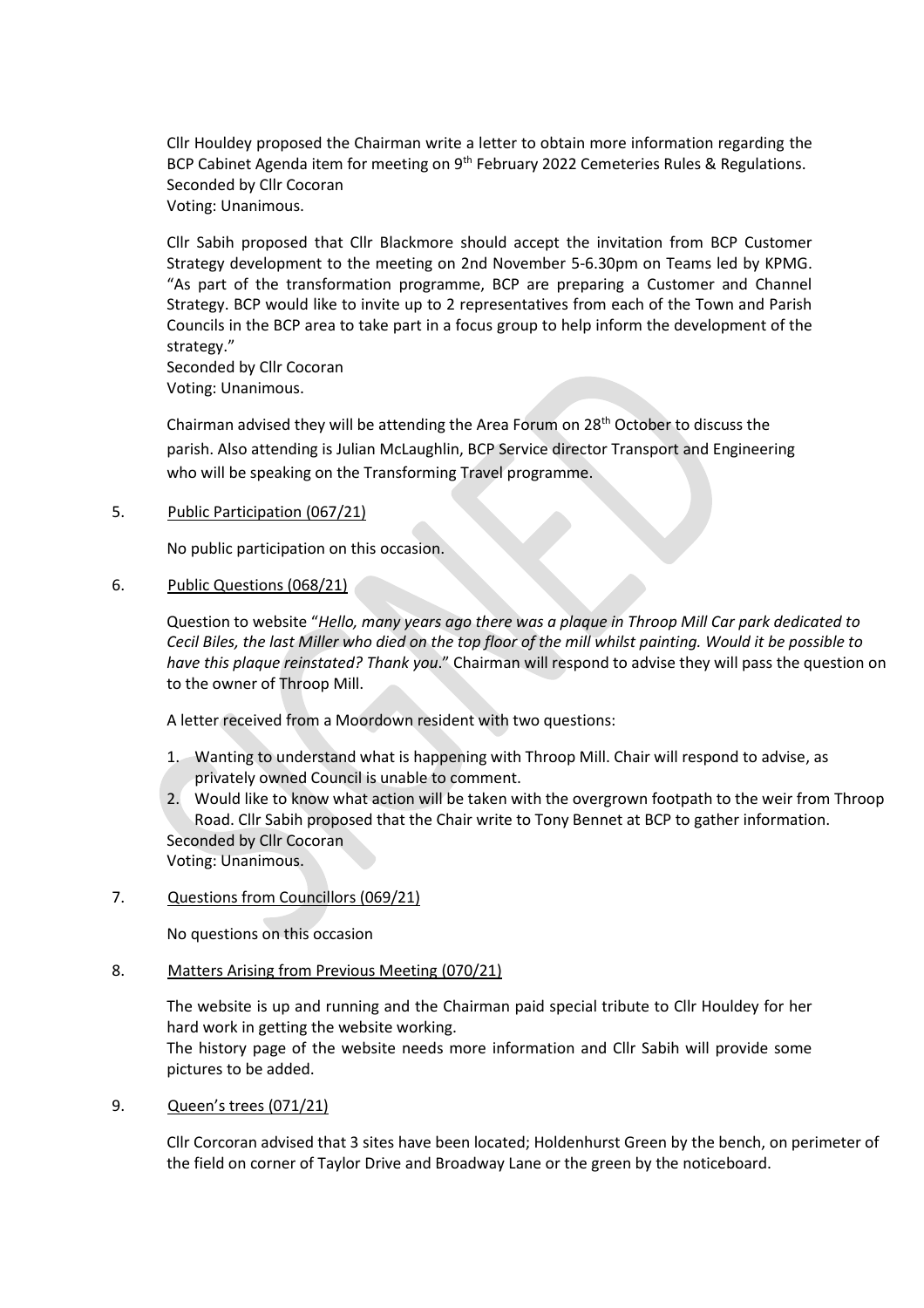Cllr Houldey proposed that a letter be written to BCP to ask if they would like to suggest an alternative site. Seconded by Cllr Blackmore

Voting: Unanimous.

#### 10. War memorial (072/21)

Cllr Corcoran advised that the large stone marker on the green by the noticeboard would be a good position. Cllr Houldey proposed that a letter be written to BCP to ask if they would like to suggest an alternative site. Seconded by Cllr Blackmore Voting: Unanimous.

#### 11. Financial Report (073/21)

Cllr Waters in capacity as concerned Cllr produced the financial reports and will continue until a Clerk is appointed.

Cllr Houldey is to update the website with the current list of expenditures over £100.

The final payment from BCP has been credited to the bank account.

2022 Financial budget planning to be added to agenda for  $1<sup>st</sup>$  December meeting with Cllrs advised to think about items they may wish to add to the budget.

Cllr Cocoran proposed approval of financials Seconded by Cllr Sabih Voting: Unanimous.

#### 12. Parish Administrative arrangements and record keeping - Dropbox/Purchase of Laptop (074/21)

Proposed by Cllr Waters that Google Cloud will be best option for storing records centrally and to authorise the Clerk when appointed to pay the monthly fee. Seconded by Cllr Cocoran Voting: Unanimous.

The purchase of a laptop will be deferred.

# 13. 5G Roll-out (075/21)

Cllr Blackmore reported that response from BCP was to advise that Fibre City is a private company, and they can do what they want. It was advised that residents recording interest on Fibre City's website could increase their appetite to lay fibre cable in area. Cllr Waters commented whether this should be added to the Council website. It was agreed and Cllr Blackmore will provide Cllr Houldey with the website link.

BT Openreach was also advised as an alternative option however not in BCP area yet. Further updates will be given in next meeting.

# 14. Resolution to exclude press and public  $-$  (076/21)

15. Allotment matters – Lease and Legal issues (Exempt) (077/21)

16. Appointment of Village Council Clerk and Responsible Financial Officer and associated terms of employment/contract matters (Exempt). (078/21)

The meeting ended after the conclusion of the exempt items at 9pm.